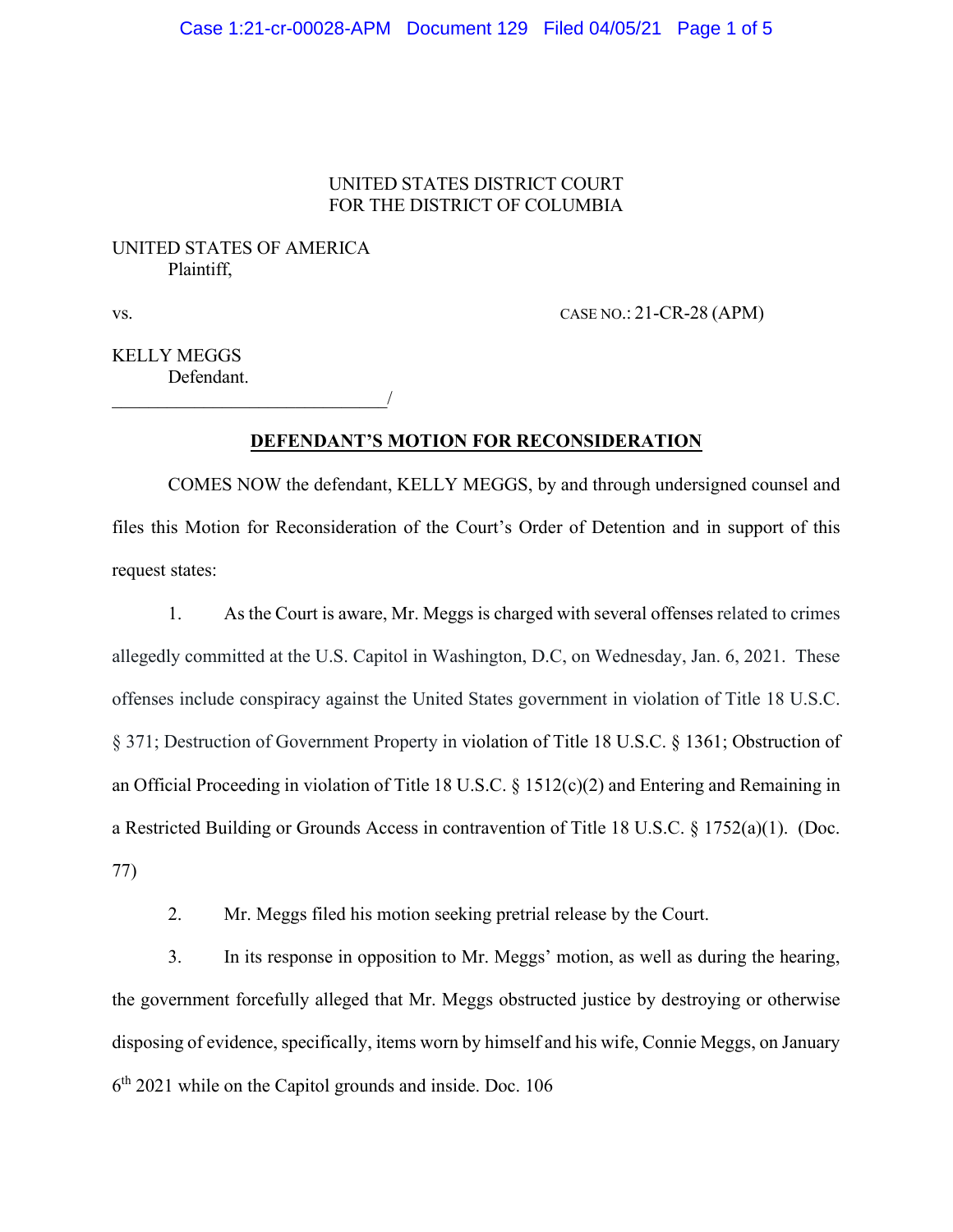#### Case 1:21-cr-00028-APM Document 129 Filed 04/05/21 Page 2 of 5

4. The government based this allegation on a text message conversation about a prior automobile accident during which Mrs. Meggs texted to her husband "should have had your gear on hero LOL" to which he flippantly responded "I lost it all in a boating accident." Doc. 106.

5. To support its conclusion this exchange evidenced the destruction of evidence by Mr. Meggs, the government alleged that none of the items were located by the F.B.I. during its search of the Meggs' residence.

6. It should be noted that Mr. Meggs consented to a voluntary interrogation by the agents when he was arrested at his home.

7. During the questioning, Mr. Meggs was asked what equipment he had when he went "in," (presumably the Capitol) to which Mr. Meggs freely stated "we had plate carriers and bump helmets. That's it." Yet, despite the fact that the F.B.I. agents were questioning Mr. Meggs at very the location they were searching, they did not ask him the basic question of where the items were located.

8. In its filing in opposition to Mr. Meggs' motion seeking pretrial release, the government specifically represented to the Court the following:

> When the FBI searched the defendants' residence in Dunnellon, Florida, on February 17, 2021, the FBI did not locate the clothing or paraphernalia that either defendant was wearing during the attack on the Capitol on January 6, 2021. That includes, for Defendant Kelly Meggs, his camouflage helmet, neck gaiter, Oath Keepers t-shirt, or plate carrier with "Oath Keepers" patches; and for Defendant Connie Meggs, her camouflage helmet, Oath Keepers hat, or Oath Keepers t-shirt.

Doc. 106

9. During the hearing and in announcing its ruling that Mr. Meggs should remain detained, the Court appeared especially troubled by the government's representations that Mr. Meggs had destroyed evidence, so much so that it seemed to give great weight to this information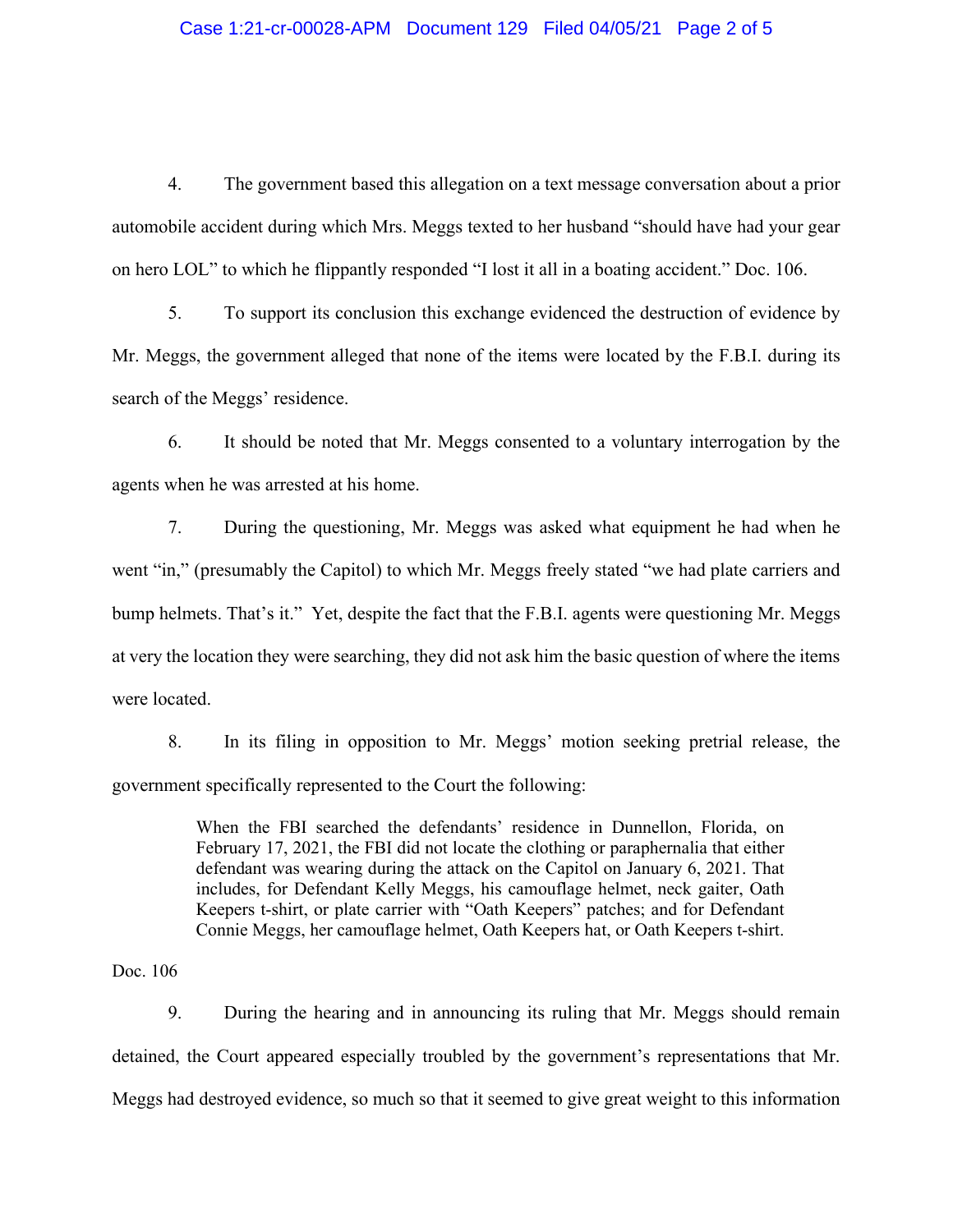in assessing Mr. Meggs' risk factors.

10. Mrs. Connie Meggs likewise had a detention hearing entertained by the Court on the same day as that of her husband, albeit at an earlier time, after which she was ordered released.

11. The following day the undersigned discussed with Mrs. Meggs the allegations that Mr. Meggs had destroyed the items worn by them on January  $6<sup>th</sup>$ . The undersigned was informed that the items were, in fact, still at the residence and had not been destroyed or otherwise concealed from law enforcement.

12. The undesigned requested the items be assembled and photographed, which was done, and the photos furnished to the undersigned, a copy of each of the clothing worn by Mr. and Mrs. Meggs on January  $6<sup>th</sup>$  and the tactical gear alleged to have been destroyed are attached hereto as exhibits. Should the government wish the items be provided to the agents, the undersigned is prepared to facilitate that.

13. It appears that the government agents in conducting the search of the Meggs' residence simply overlooked the items alleged to have been destroyed and, despite not locating them, failed to even ask the defendants where they were located.

14. Because this new information directly contradicts the allegation of obstructionist conduct by Mr. Meggs, it is respectfully requested that the Court revisit its factual findings and decision to deny Mr. Meggs pretrial release.

#### **MEMORANDUM OF LAW**

Although the Federal Rules of Criminal Procedure do not expressly authorize the filing of motions for reconsideration, circuit courts, including the Ninth Circuit, have held that motions for reconsideration may be filed in criminal cases. *See United States v. Fiorelli*, 337 F.3d 282, 288 (3d Cir.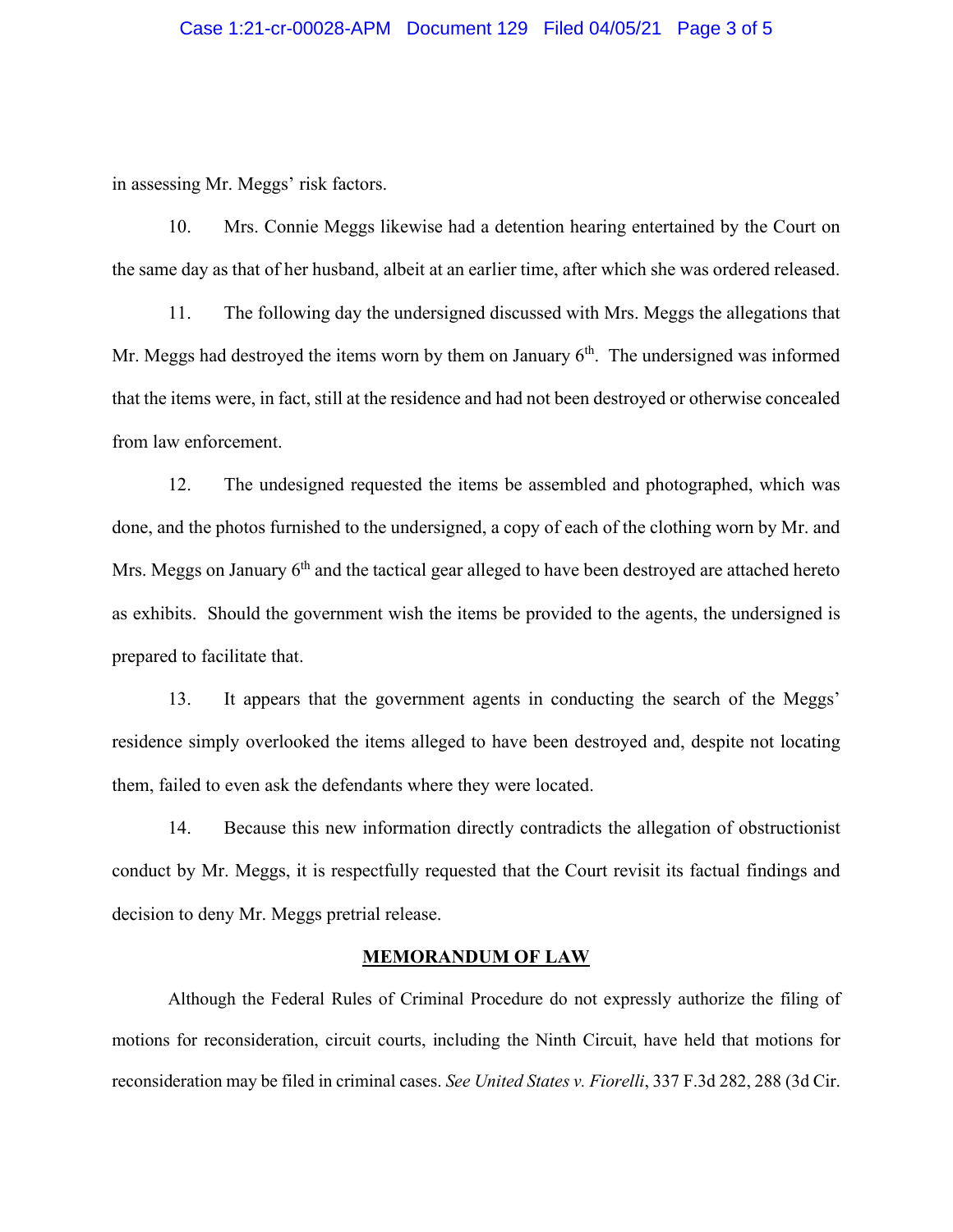2003) ("As noted by the Second and Ninth Circuits, motions for reconsideration may be filed in criminal cases"); *United States v. Martin*, 226 F.3d 1042, 1047 n.7 (9th Cir. 2000) ("As the Second Circuit noted . . . , post-judgment motions for reconsideration may be filed in criminal cases"); *United States v. Mendez*, 2008 WL 2561962, at \*1 (C.D. Cal. June 25, 2008) (ruling on a motion seeking reconsideration of an order denying a defendant's request that the government be directed to provide a list of its potential witnesses at trial); *United States v. Hector*, 368 F. Supp. 2d 1060, 1063 (C. D. Cal. 2005), rev'd on other grounds, 474 F.3d 1150 (9th Cir. 2007) (ruling on a reconsideration motion regarding an order denying a motion to suppress). "[M]otions for reconsideration in criminal cases are governed by the rules that govern equivalent motions in civil proceedings." *Mendez*, 2008 WL 2561962, at \*2 (citing *Hector*, 368 F. Supp. 2d at 1063, and *Fiorelli*, 337 F.3d at 286). In ruling on motions for reconsideration in criminal cases, courts have relied on the standards governing Rule 59(e) and Rule 60(b) of the Federal Rules of Civil Procedure. See id. (applying the standard governing Rule 60(b)); *Hector*, 368 F. Supp. 2d at 1063 (analyzing a reconsideration motion as a Rule 59(e) motion). Federal Rule of Criminal Procedure 57(b), "Procedure When There is No Controlling Law," states in relevant part, "A judge may regulate practice in any manner consistent with federal law, these rules, and the local rules of the district." Therefore, Rule 59(e) of the Federal Rules of Civil Procedure authorizes the filing of motions to alter or amend a judgment.

Based on the Court's inherent discretion as outlined above, it is asked the Court revisit its prior finding that there exist no release conditions this Court can impose on Mr. Meggs sufficient to rebut any presumption he may pose a serious risk of flight or danger to the community and order him released on significant conditions.

The undersigned has conferred with Assistant United States Attorney Jeffrey Nestler, Esq., who asserts the government's position is that Mr. Meggs should remain detained.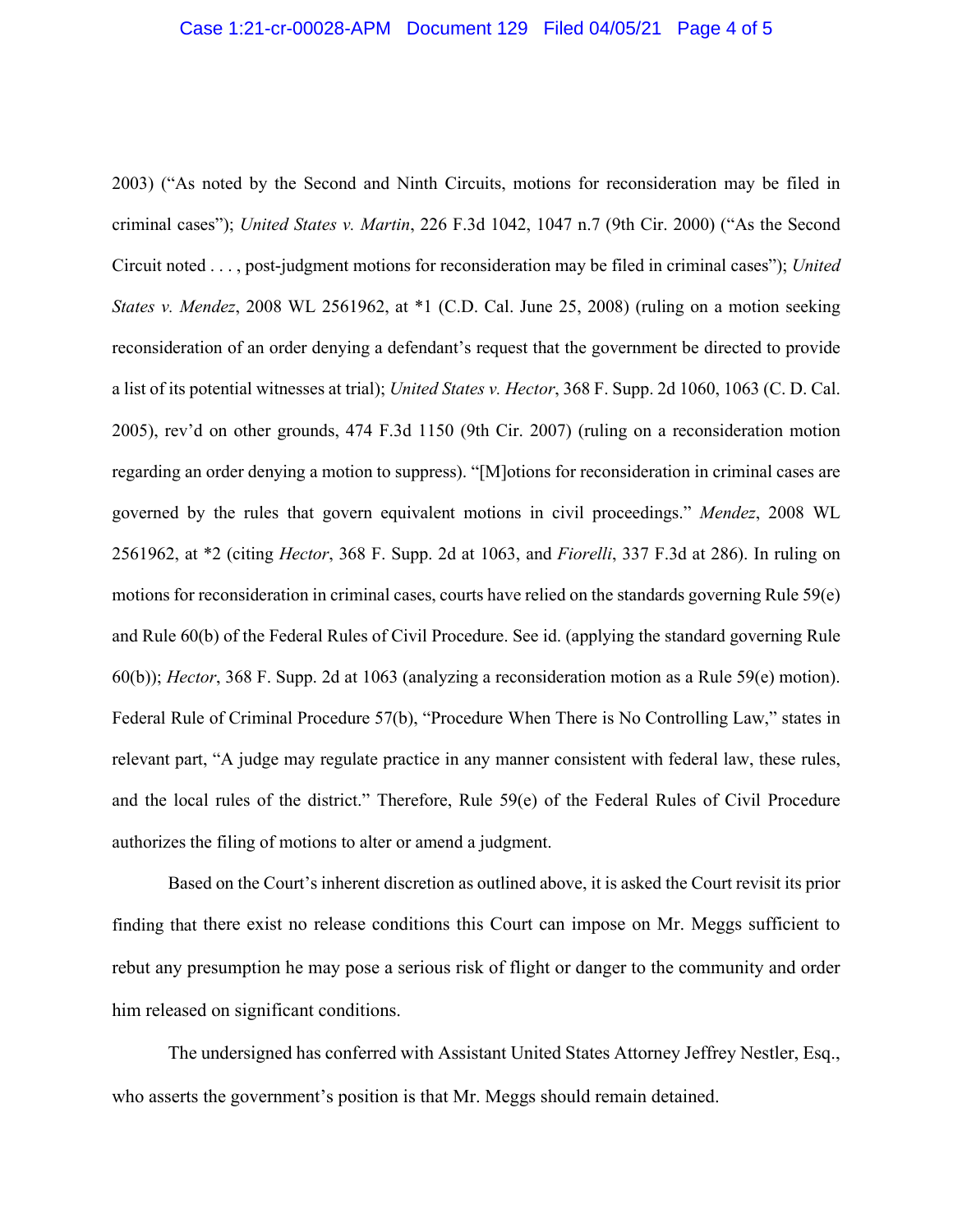RESPECTFULLY SUBMITTED,

 /s/ David Anthony Wilson DAVID ANTHONY WILSON 201 S.W. 2nd Street, Suite 101 Ocala, FL 34471 (352) 629-4466 david@dwilsonlaw.com Trial Attorney for Defendant D.C. Bar ID: FL0073

# **CERTIFICATE OF SERVICE**

 I HEREBY CERTIFY that on April 5, 2021, I electronically filed the foregoing with the Clerk of the Court by using the CM/ECF system, which will send a notice of electronic filing to the following: Office of the United States Attorney.

> /s/ David Anthony Wilson DAVID ANTHONY WILSON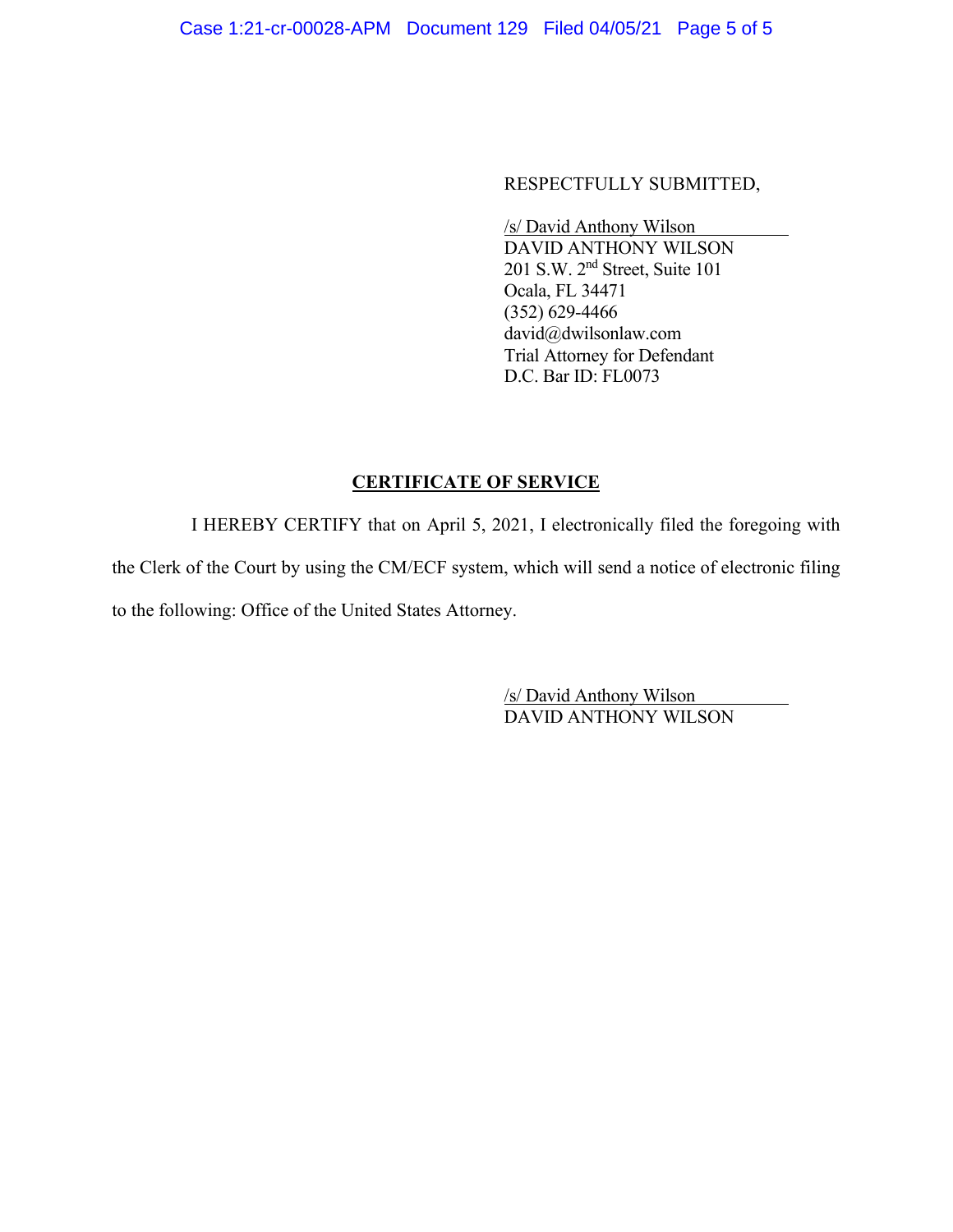